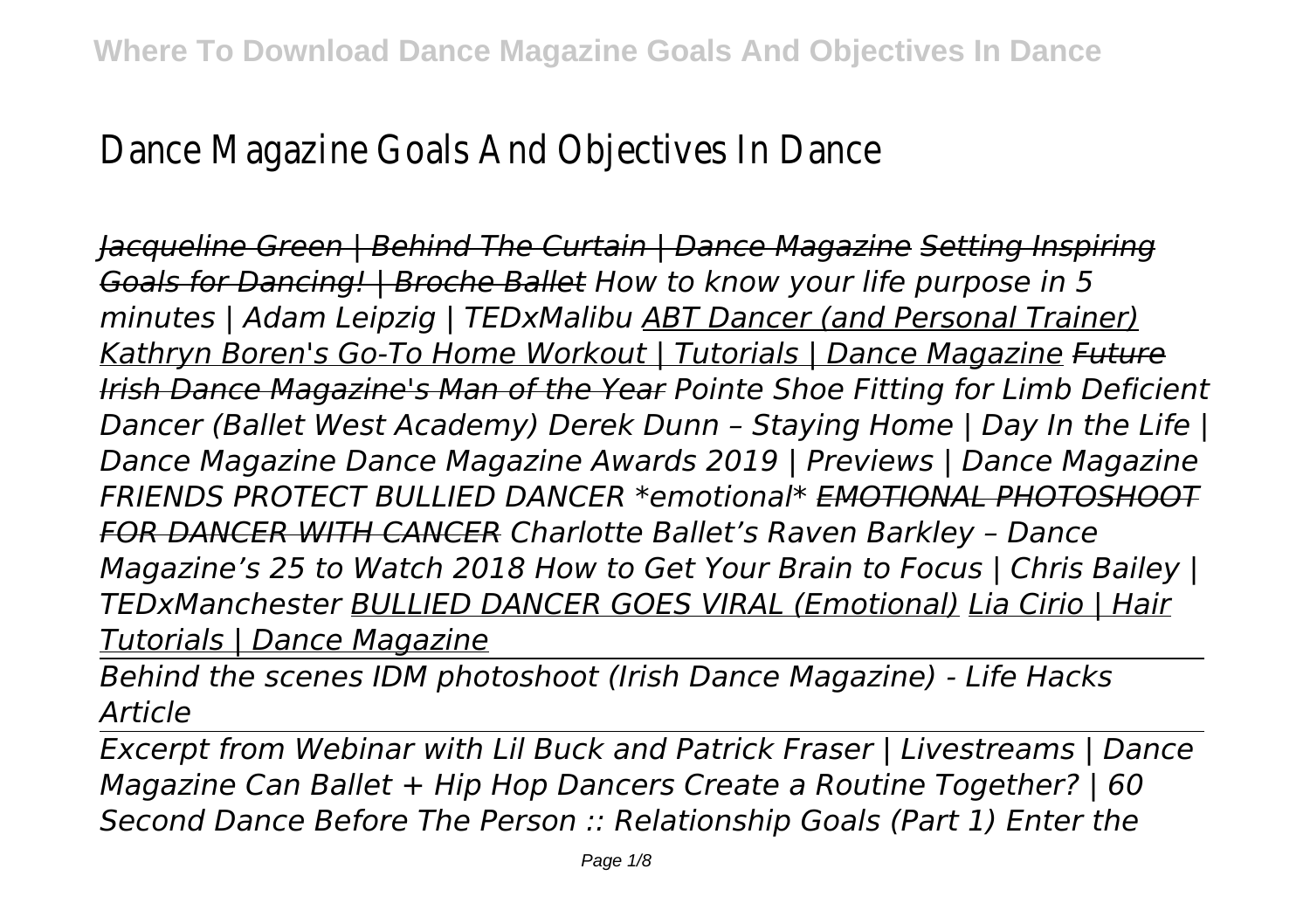## *secret world of the Freemasons APPSC: Readings Monthly Magazine from Pre in 2hours- How? Showcasing with June/July CA for tips Dance Magazine Goals And Objectives*

*Dance Magazine Goals And Objectives In Dance introduction to ebooks first. Dance Magazine Goals And Objectives 1. Establish clear goals within the partnership. At some point all dancers have to ask themselves what their motivation and goals are for dance. In ballroom, you have to take this discovery a step further, by communicating and Page 4/28*

## *Dance Magazine Goals And Objectives In Dance*

*Read Online Dance Magazine Goals And Objectives In Dance Objectives. To provide a structured extra-mural activity in the form of dance classes for children and youth in the historically disadvantaged communities. To help each child develop by embracing the therapeutic benefits of dance, building self-esteem, confidence, creativity, and self-discipline.*

*Dance Magazine Goals And Objectives In Dance Dance Magazine Goals And Objectives In Dance Objectives. To provide a structured extra-mural activity in the form of dance classes for children and youth in the historically disadvantaged communities. To help each child*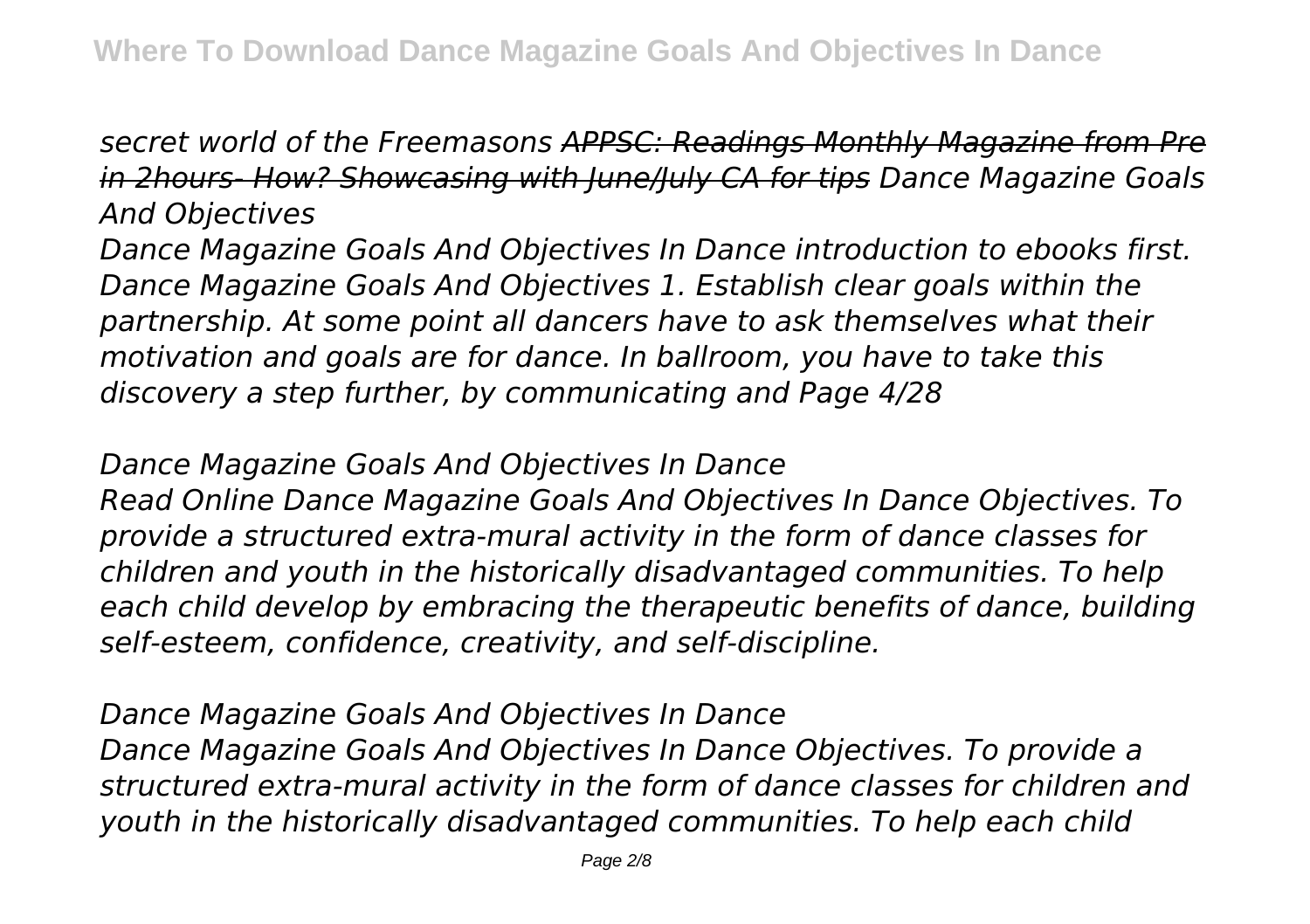*develop by embracing the therapeutic benefits of dance, building selfesteem, confidence, creativity, and self-discipline.*

*Dance Magazine Goals And Objectives In Dance Get Free Dance Magazine Goals And Objectives In Dance rehearsal process, says Randazzo. You might ask yourself if the character is believable in a key moment, now that you ... So, You Debuted A Role. Your Work Is Only ... - Dance Magazine GOALS. 1) To engage students in the collaborative process. 2) To strengthen students' creative skills in live*

*Dance Magazine Goals And Objectives In Dance*

*GOALS. 1) To engage students in the collaborative process. 2) To strengthen students' creative skills in live performance through the study of craft and technique. 3) To engage critical studies and histories of dance, theater, and performance with rigor and curiosity. 4) To create unique, challenging and diverse live performances and share them with our community.*

*Department Goals and Objectives | Dance | Bates College Objectives. To provide a structured extra-mural activity in the form of dance classes for children and youth in the historically disadvantaged*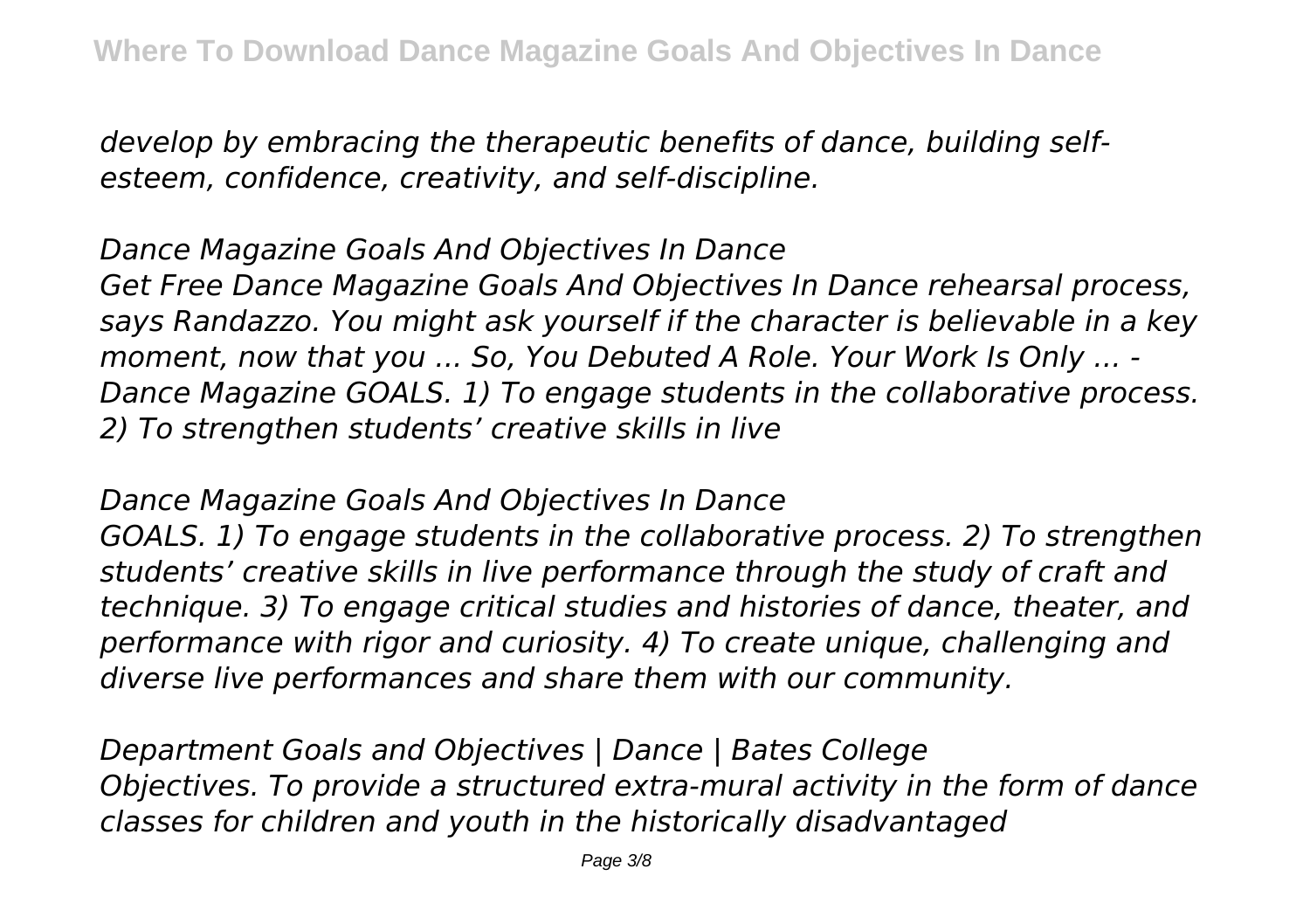*communities. To help each child develop by embracing the therapeutic benefits of dance, building self-esteem, confidence, creativity, and selfdiscipline. To reveal, nurture, and create opportunities for the wealth of talent and ability that exists.*

*Mission, Vision and Objectives – Dance for All*

*Goals for undergraduate dance education. The aim of the dance major is to develop students who are sensitive and articulate physical and verbal communicators of the visual art of dance; who are proficient in the analysis of dance in its cultural manifestations, leading them beyond knowledge of a culture to an understanding and celebration of difference; and who are flexible, creative thinkers able to perceive, examine and evaluate different points of view.*

*Jacqueline Green | Behind The Curtain | Dance Magazine Setting Inspiring Goals for Dancing! | Broche Ballet How to know your life purpose in 5 minutes | Adam Leipzig | TEDxMalibu ABT Dancer (and Personal Trainer) Kathryn Boren's Go-To Home Workout | Tutorials | Dance Magazine Future*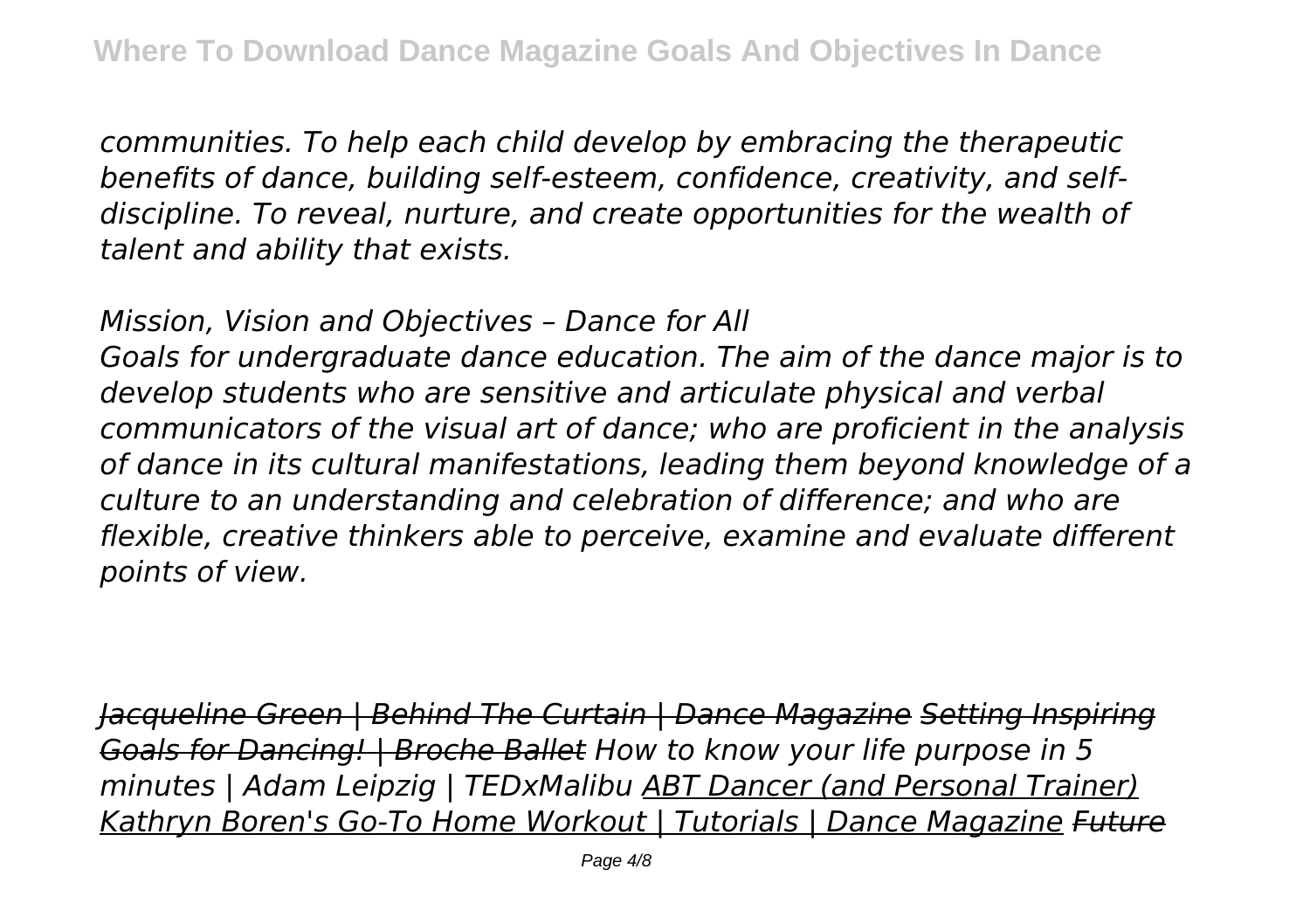*Irish Dance Magazine's Man of the Year Pointe Shoe Fitting for Limb Deficient Dancer (Ballet West Academy) Derek Dunn – Staying Home | Day In the Life | Dance Magazine Dance Magazine Awards 2019 | Previews | Dance Magazine FRIENDS PROTECT BULLIED DANCER \*emotional\* EMOTIONAL PHOTOSHOOT FOR DANCER WITH CANCER Charlotte Ballet's Raven Barkley – Dance Magazine's 25 to Watch 2018 How to Get Your Brain to Focus | Chris Bailey | TEDxManchester BULLIED DANCER GOES VIRAL (Emotional) Lia Cirio | Hair Tutorials | Dance Magazine*

*Behind the scenes IDM photoshoot (Irish Dance Magazine) - Life Hacks Article*

*Excerpt from Webinar with Lil Buck and Patrick Fraser | Livestreams | Dance Magazine Can Ballet + Hip Hop Dancers Create a Routine Together? | 60 Second Dance Before The Person :: Relationship Goals (Part 1) Enter the secret world of the Freemasons APPSC: Readings Monthly Magazine from Pre in 2hours- How? Showcasing with June/July CA for tips Dance Magazine Goals And Objectives*

*Dance Magazine Goals And Objectives In Dance introduction to ebooks first. Dance Magazine Goals And Objectives 1. Establish clear goals within the partnership. At some point all dancers have to ask themselves what their motivation and goals are for dance. In ballroom, you have to take this*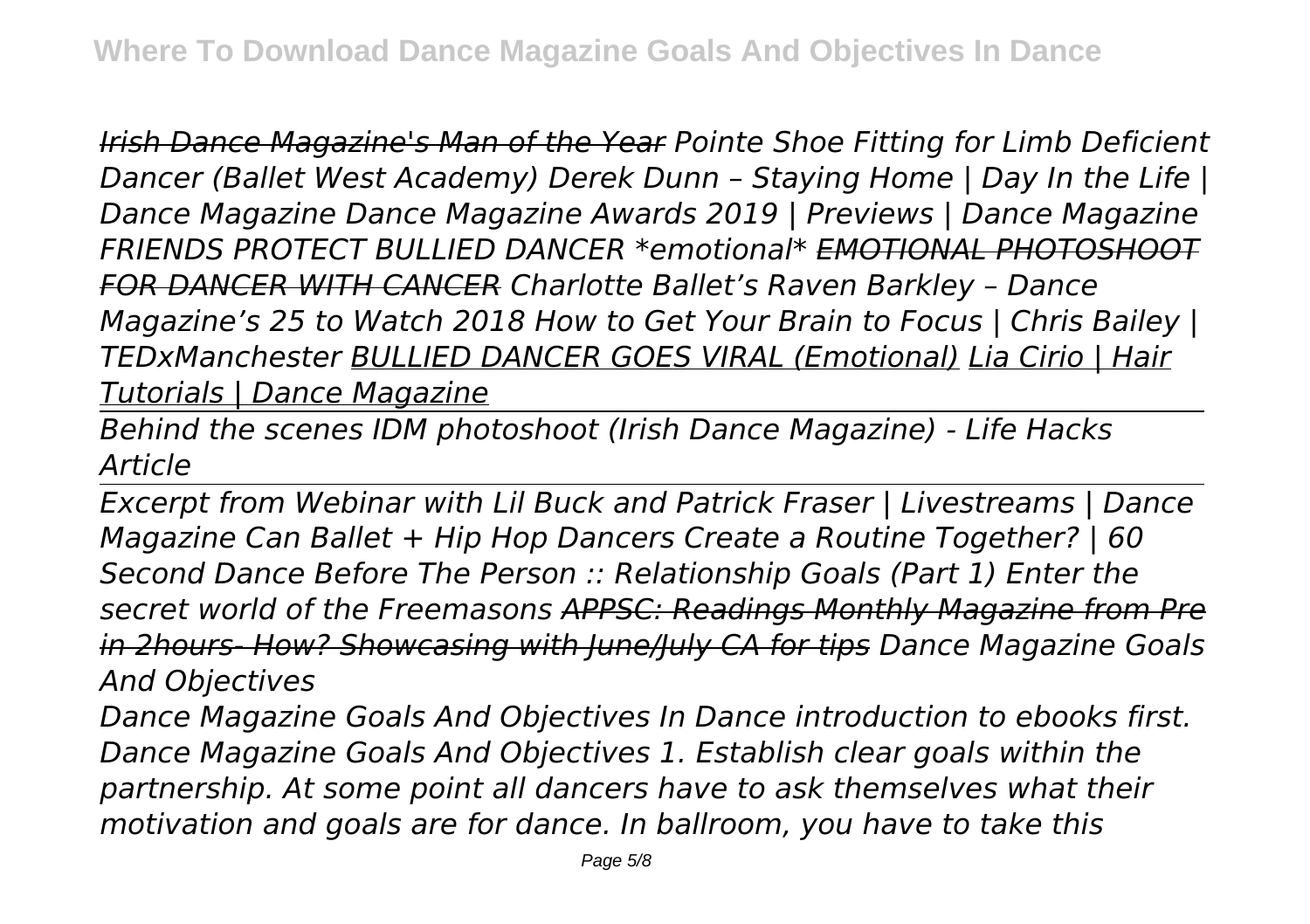*discovery a step further, by communicating and Page 4/28*

*Dance Magazine Goals And Objectives In Dance Read Online Dance Magazine Goals And Objectives In Dance Objectives. To provide a structured extra-mural activity in the form of dance classes for children and youth in the historically disadvantaged communities. To help each child develop by embracing the therapeutic benefits of dance, building self-esteem, confidence, creativity, and self-discipline.*

*Dance Magazine Goals And Objectives In Dance*

*Dance Magazine Goals And Objectives In Dance Objectives. To provide a structured extra-mural activity in the form of dance classes for children and youth in the historically disadvantaged communities. To help each child develop by embracing the therapeutic benefits of dance, building selfesteem, confidence, creativity, and self-discipline.*

*Dance Magazine Goals And Objectives In Dance Get Free Dance Magazine Goals And Objectives In Dance rehearsal process, says Randazzo. You might ask yourself if the character is believable in a key moment, now that you ... So, You Debuted A Role. Your Work Is Only ... -*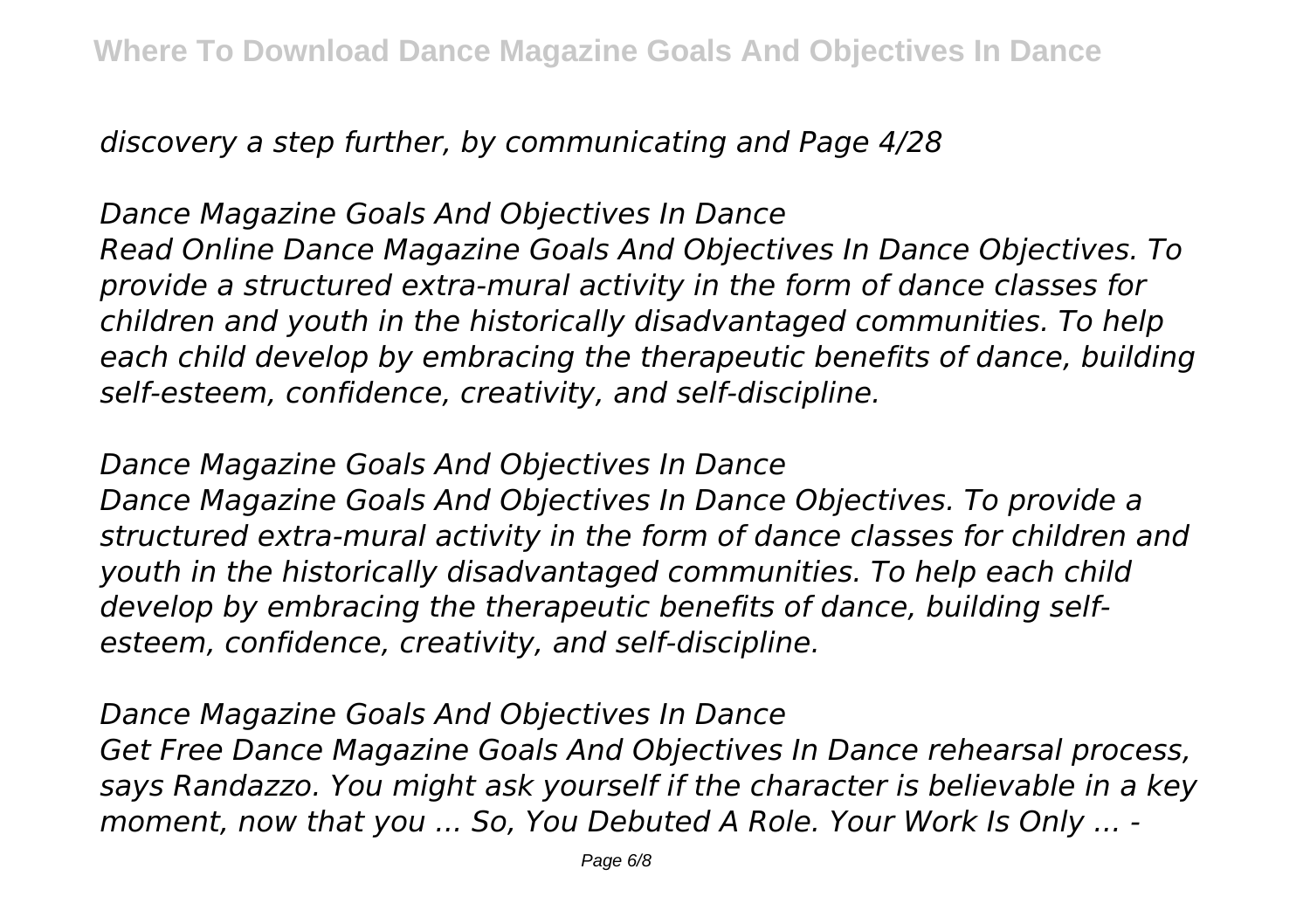*Dance Magazine GOALS. 1) To engage students in the collaborative process. 2) To strengthen students' creative skills in live*

*Dance Magazine Goals And Objectives In Dance GOALS. 1) To engage students in the collaborative process. 2) To strengthen students' creative skills in live performance through the study of craft and technique. 3) To engage critical studies and histories of dance, theater, and performance with rigor and curiosity. 4) To create unique, challenging and diverse live performances and share them with our community.*

*Department Goals and Objectives | Dance | Bates College Objectives. To provide a structured extra-mural activity in the form of dance classes for children and youth in the historically disadvantaged communities. To help each child develop by embracing the therapeutic benefits of dance, building self-esteem, confidence, creativity, and selfdiscipline. To reveal, nurture, and create opportunities for the wealth of talent and ability that exists.*

*Mission, Vision and Objectives – Dance for All Goals for undergraduate dance education. The aim of the dance major is to*